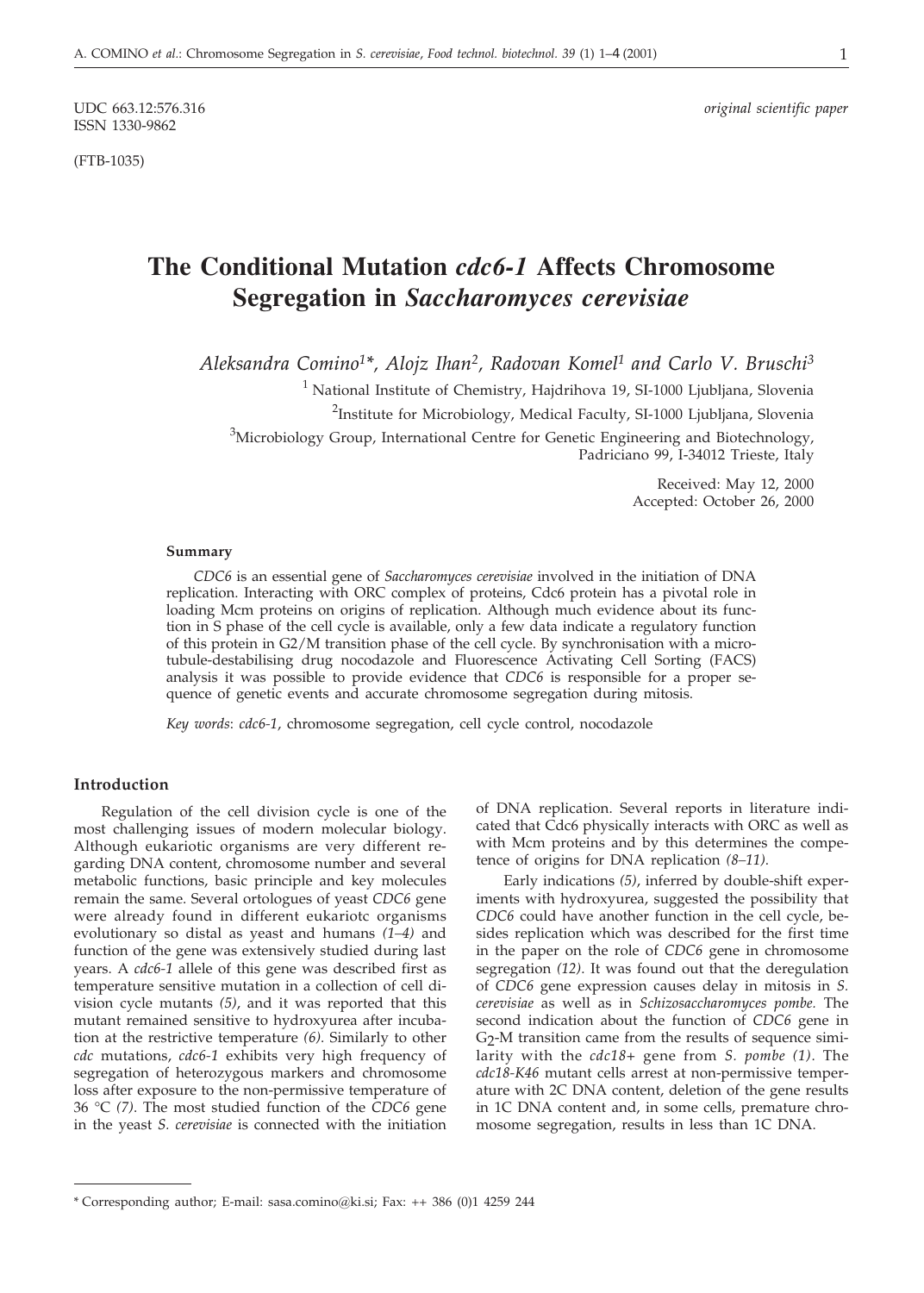By fluorescence *in situ* hybridisation (FISH) techniques, it was demonstrated that cells deprived of Cdc6 protein underwent reductional anaphase with intact chromosomes *(13)* and that the termosensitive mutation *cdc6*-*1* induced chromosome rearrangements *(14)*.

In this paper it is shown that after release from  $G<sub>2</sub>$ arrest caused by nocodazole, *cdc6-1* mutant cells not only omit replication at restrictive temperature but also almost at the same time when the control population replicates their DNA, mutant cells segregate, indicating that *CDC6* is also a cell cycle regulator.

### **Materials and Methods**

Genotypes of *Saccharomyces cerevisiae* strains:

N349–3B *a, cdc6, his4, ura1, MAL2, gal1*; A364A *a, ade1, ade2, ura1, tyr1, his7, lys2, gal1*.

Growth conditions: yeast cells were grown aerobically in standard YPD medium (2 % glucose, 2 % Bacto peptone,  $1\%$  Bacto yeast extract) at 23 °C as the permissive temperature and at 36 °C as the restrictive temperature. Nocodazole was added to the liquid medium containing 1 % DMSO to the final concentration of 15  $\mu$ g  $mL^{-1}$ .

# *FACS analysis*

Cells for FACS analysis were prepared following previously described procedure (*15*). Samples were taken from liquid medium every 30 min, centrifuged and fixed at least overnight in cold 70 % ethanol. Prior to FACS analysis, cells were washed with TBS (50 mM TRIS/HCl pH = 7.5, 150 mM NaCl), briefly sonicated and incubated in RNAse A (0.5 mg  $mL^{-1}$  in TBS) for 2 h at 36 °C. Cells were diluted to  $10^6$  mL<sup>-1</sup> and stained with propidium iodide (100  $\mu$ g mL<sup>-1</sup>) for 20 min in the dark. Fifteen thousand cells per sample were analysed with a Becton Dickinson Cell Sorter.

#### **Results**

To determine the period in the cell cycle when *CDC6* function is vital, the cells were synchronised in  $G_2$ phase by the microtubule-destabilising drug nocodazole. Over 80 % of synchronisation was regularly obtained after 3 h of incubation at 23 °C in YPD. After the drug was removed by centrifugation, cells were resuspended in pre-warmed YPD at 23 °C and 36 °C, respectively.

Nocodazole-synchronised cells were tested for viability by plating them on YPD. Several repetitions of the experiment were done and the results were obtained by normalising the number of colonies of each plate with the number of colonies on plate at the time zero.

The difference between active and inactive cdc6 gene product became obvious in samples withdrawn 60 min after release from nocodazole block. Rapid decrease of the mutant strain viability was observed at non-permissive temperature, while the wild type strain at the same temperature and the mutant strain at permissive temperature did not show substantial decrease in viability (Fig. 1).



**Fig. 1. Viability of nocodazole synchronised cell cultures.** After nocodazole synchronisation, cells were resuspended in YPD pre-warmed to 23 °C and 36 °C. Every 30 min, samples were taken and diluted in sterile H<sub>2</sub>O by  $10^3$ . Each sample was plated onto 3 plates and the average number of colonies per plate was normalised by an average number of colonies at the time 0 after nocodazole block. Several experiments were pooled by this method and the average values of these experiments are presented

Yeast cells were also monitored by microscope. Nocodazole-arrested cells have a dumbbell phenotype of large budded cells. In the population of cells released from nocodazole at 23 °C, the first changes in cell type distribution appeared after 60 min of incubation, and after 90 min 15 % of the population formed buds. The budding phenotype, consisting of large budded cells with 1 or 2 additional buds and small budded cells, became predominant after 120 min of incubation (Fig. 2A).

Nocodazole-synchronised cells released to the restrictive temperature segregated immediately and after 60 min about 35 % of the population formed small buds. After 120 min *cdc6–1* dumbbell shape terminal phenotype represented the majority of the mutant cell population and continued to accumulate with time (Fig. 2B).

The DNA content of mutant cells was monitored by FACS (Fig. 3). At the permissive temperature, the population of cells released from nocodazole increased the DNA content after 60 min of incubation corresponding to the time of the first changes in cell type distribution and started the segregation process after 120 min (Fig. 3B). At the restrictive temperature, the population of cells released from nocodazole, showed an opposite behaviour (Fig. 3A). Approximately at the same time, when the control population at the permissive temperature increased its DNA content, the population at non-permissive temperature segregated its DNA in a faulty manner causing a rapid decrease of viability.

The FACS data are the opposite of the data of cell type distribution since the population of small budded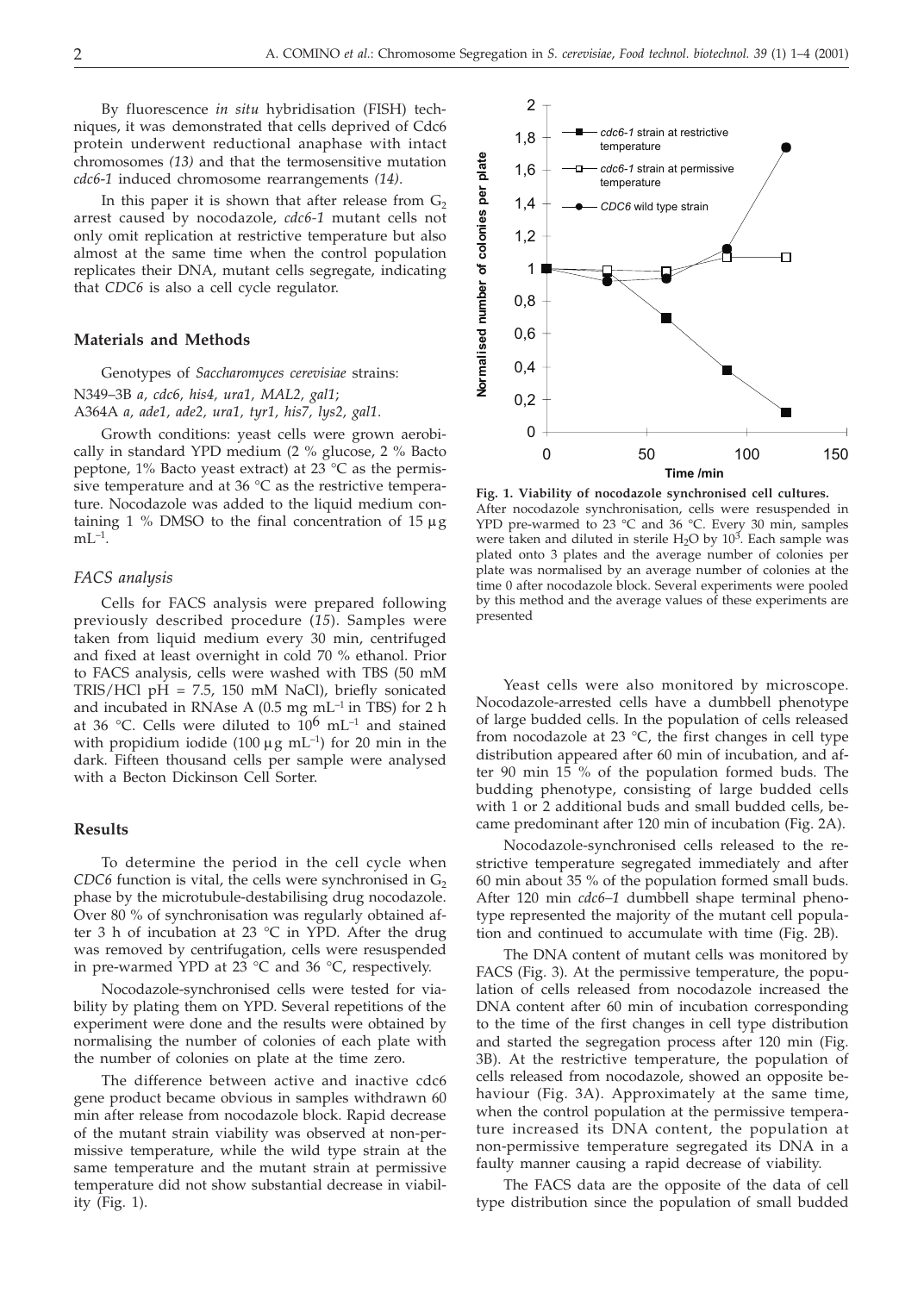

**Fig. 2. Distribution of cell phenotypes after nocodazole synchronisation at permissive and restrictive temperature.** Cells were synchronised in liquid YPD containing nocodazole. After centrifugation, cells were resuspended in YPD pre-warmed to 23 °C and 36 °C. Every 30 min samples were withdrawn, fixed with ice-cold NaN3 and cells were counted by heamocytometer. **A)** Culture of nocodazole synchronised cells released to C 23 °C. **B)** Culture of nocodazole synchronised cells released to 36 °C. Legend: SBC – small budded cells, LBC – large budded cells, NBC – non-budded cells

cell takes place of large budded cells after 60 min of incubation at restrictive temperature. From phenotypic point of view, increasing DNA content would be expected. Since *cdc6-1* mutant at restrictive temperature cannot make DNA, any changes in DNA content would be expected regarding the control population at permissive temperature. Besides the loss of viability at the time of DNA replication, the loss of feedback control is also demonstrated since no cell cycle arrest at the phenotype level could be observed.

# **Discussion**

The key mechanism of the cell cycle control is the cyclin dependent kinase activity that oscillates throughout the cell cycle (*16*). Several authors showed that Ccd6 protein is the target of Cdc28 kinase complex (*17–19*). Transcription of the gene starts already in M phase of the cell cycle but high kinase activity at this period direct the protein to be destructed by anaphase promoting complex (*20*). When kinase activity is low, Cdc6 protein is stabilised and thus pre-replicative complex can be formed. Since thermosensitivity of *cdc6-1* mutation prevents the protein from forming pre-replicative complex the replication is blocked (Fig. 3), but other functions such as budding (Fig. 2) and even segregation (Fig. 3) are not restrained. In nocodazole arrested,  $G_2$  phase cells the kinase activity is high (*13*) and *CDC6* gene is transcribed (*21*). When cells are shifted to 23 °C, DNA replication occurred within an hour indicating that kinase activity dropped, pre-replicative complex was formed and replication was initiated. At 36 °C, inactive Cdc6 was synthesised but pre-replicative complex was not formed and cells segregated without DNA replication. Although the DNA content is 2C, the segregation is faulty leading to extensive cell death (Fig. 1). To find



**Fig. 3. FACS analysis of DNA content**. After nocodazole synchronisation, cells were resuspended in YPD pre-warmed to 23 °C and 36 °C. Every 30 min, samples were centrifuged and fixed overnight in cold ethanol. Cells were stained with propidium iodide and analysed with a Becton Dickinson Cell Sorter

**A)** Culture of s nocodazole synchronised cells released to C 23 °C. **B)** Culture of nocodazole synchronised cells released to 36 °C